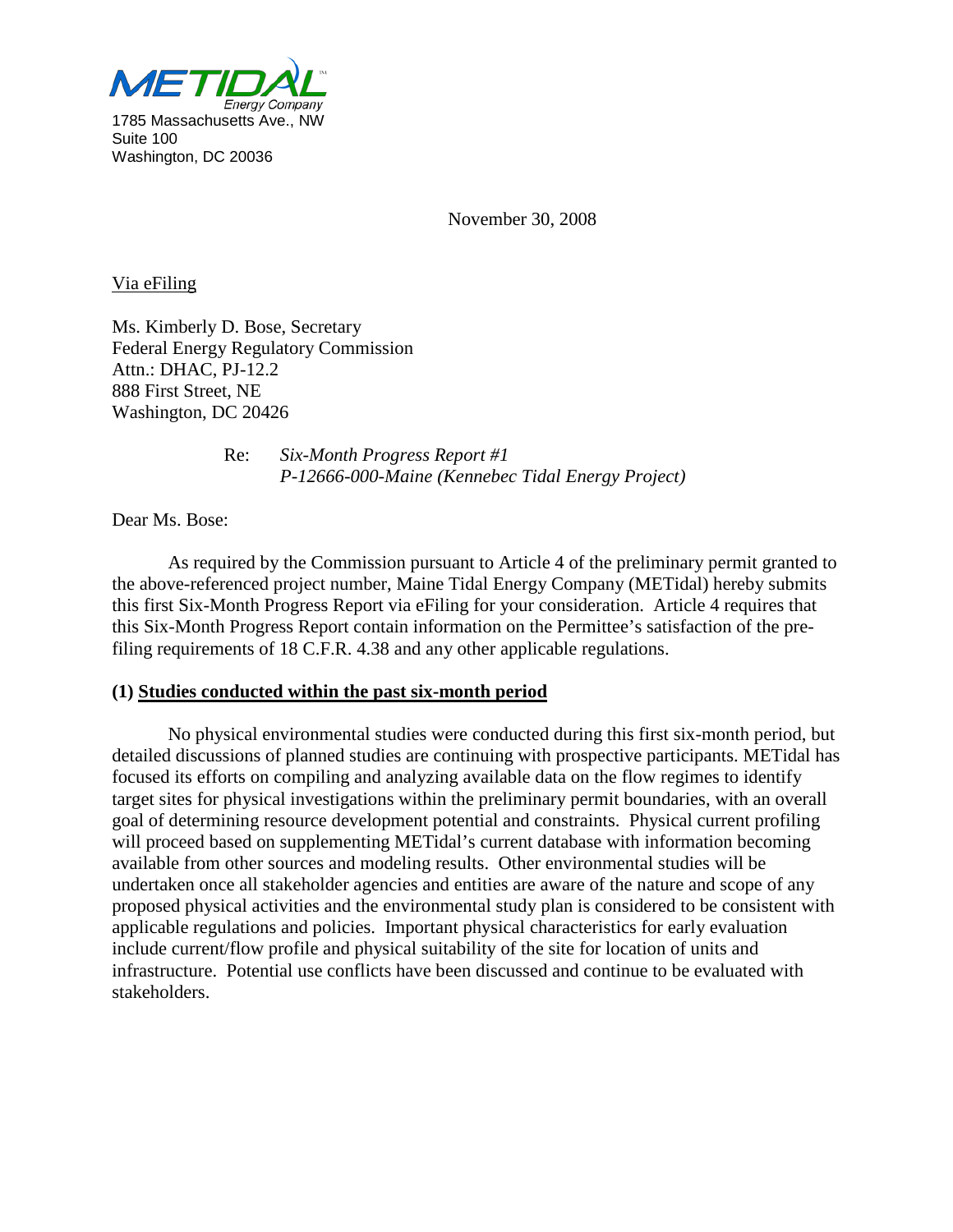# **(2) Summary of Consultations with all relevant Federal, State, and interstate resource agencies**

METidal and its environmental permitting consultants have had continuing discussions about this project with various stakeholders, including resource agencies, environmental advocacy groups, and prospective project partners. Discussions were held about the permitting procedures and thresholds applicable to different stages of testing and site development. Consultations with other federal, state, local, and non-governmental agencies will continue during the next six-month period as required by the project needs.

METidal will continue to engage regulatory agencies, state and federal resource agencies, tribal entities, environmental groups, academic institutions and the public to identify and understand possibilities for resolution of potential multi-use conflicts, as well as environmental issues and concerns. These interactions contribute to feasibility screening as well as the scoping of the more detailed studies to be performed later in support of licensing.

# **(3) Future Engineering and Environmental Investigation**

Future engineering and environmental investigations are dependent on further agency consultations and data analysis. Future engineering investigations will focus on the size and design of the range of pilot-to full-scale energy generating units, the method for deployment of those units and the location of the units in the River. All environmental investigations will reflect the emerging availability of prototypes for testing and the baseline engineering requirements while providing data for minimizing environmental impacts at all stages of testing, monitoring and potential future construction phases.

Environmental studies are being planned with a phased approach. The first phase involves identifying and understanding flow and bathymetric characteristics to screen site suitability, as well as biological and human use patterns at initial and subsequently refined target sites within the permit area. The first phase of planned baseline studies will utilize vesselmounted ADCPs to quantify current direction and strength throughout the water column. This would screen site suitability and prioritize sites for demonstration testing and potential future development. METidal will be developing a 3D river flow profile at sites with promising flow and infrastructure connection characteristics.

### **(4) Project Feasibility Assessment**

METidal reassessed project feasibility during this six-month period and concluded that the project warrants further expenditures of capital for the necessary consultations, studies and investigations. The project will be reassessed at the end of the upcoming six-month evaluation period.